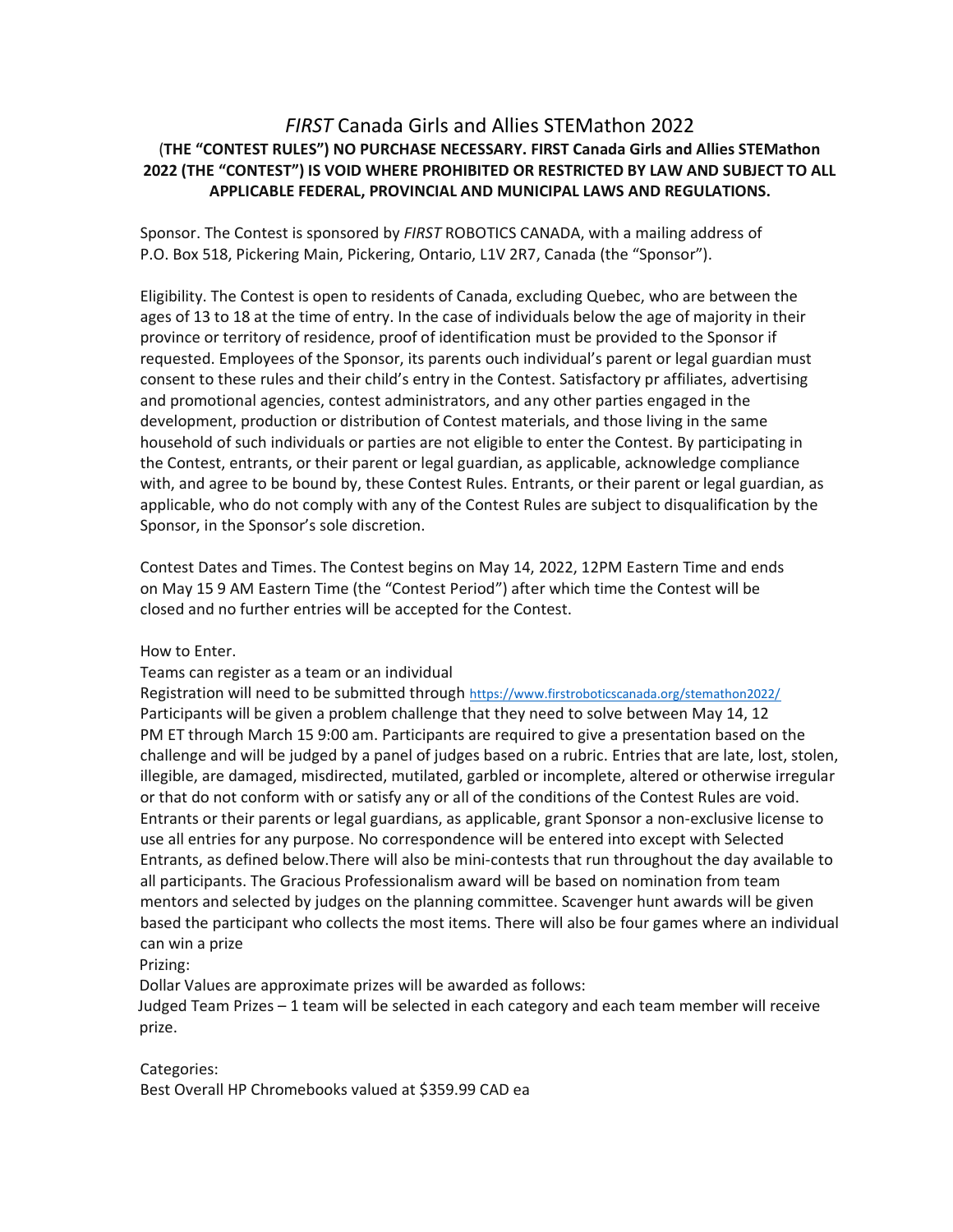Best Project Fitbit Charge 4s – \$149.99 CAD ea Best Pitch - Fujifilm Instax Mini 11s \$119.99 CAD ea Best Infographic - *FIRST* Canada Mug 10.00 CAD ea Individual Prizes: The Gracious Professionalism award - Hunt FIRST Swag - \$15.00 CAD Scavenger Hunt FIRST Swag - \$15.00 CAD Youth Council Game x 4 FIRST Swag - \$15.00 CAD

All winners, or their parent or legal guardian, as applicable, assume any and all liability for any injury or damage caused, or claimed to be caused, by entering, participating in this Contest or the use or redemption of a prize. Prizes must be accepted as awarded and have no cash value. Prizes or any portion of a prize cannot be combined with other discounts, promotions, or special offers, if any. Sponsor reserves the right to substitute an alternate prize of equal or greater value if an advertised prize is unavailable at the time of award.

#### Odds of Winning.

 The odds of winning depend on the number of eligible entries submitted for judging by the last day at (9 AM of the Contest Period.)

Skill-Testing Question. Selected Entrants, or their parent(s) or legal guardian(s), as applicable, will be required, as a condition of winning a prize, to correctly answer, without assistance of any kind, the Sponsor's time-limited, mathematical skill-testing question to be administered by email. Judging Panel, Winner Selection and Confirmation. On Sunday May 15, 2022 during the Contest Period, (i.e. starting from May 14th 2022 and continuing until May15th, 2022) (the "Judging Date"), the judging panel will select the winners ("Selected Entrants") based on the Judging Rubrics. Other methods of winning are out lined above. Selected Entrants will be deemed winners if they meet all the eligibility criteria set out in these

#### Contest Rules.

If a Selected Entrant does not meet the eligibility criteria, they will be disqualified and will not receive a prize. Upon notifying the winners, Selected Entrants, or their parent(s) or legal guardian(s), as applicable, will be required to: correctly answer the Sponsor's skill-testin question. sign and return the Sponsor's Declaration of Eligibility and Liability/Publicity Release form (the "Winner Release"); and comply with all other Contest Rules, all in the sole discretion of Sponsor. Selected Entrants, or their parent(s) or legal guardian(s), as applicable, will be notified within five (5) business days after May 15th and will be contacted by email and/or telephone provided at the time of entry into the Contest. In the event that the Sponsor cannot contact a Selected Entrant for whatever reason within two (2) business days of the first attempt to contact, the selected entrant will be deemed to have forfeited any rights to the prize and a back-up entrant will be selected in the same manner by random draw taken from the same pool of entries, in which event, the foregoing provisions of this sentence shall also apply to such other eligible entry. A Selected Entrant, or their parent(s) or legal guardian(s), as applicable, that does not or cannot accept a prize may be forfeited and a new Selected Entrant selected by random draw, in the Sponsor's sole discretion. A signed copy of the Sponsor's Winner Release must be received by the Sponsor no later than three (3) business days after receipt from the Sponsor via email. Sponsor is not responsible for the failure for any reason whatsoever of a Selected Entrant, or their parent(s) or legal guardian(s), as applicable, to receive notification or for the Sponsor to receive a Selected Entrant's (or their parent(s)' or legal guardian(s)', as applicable) response.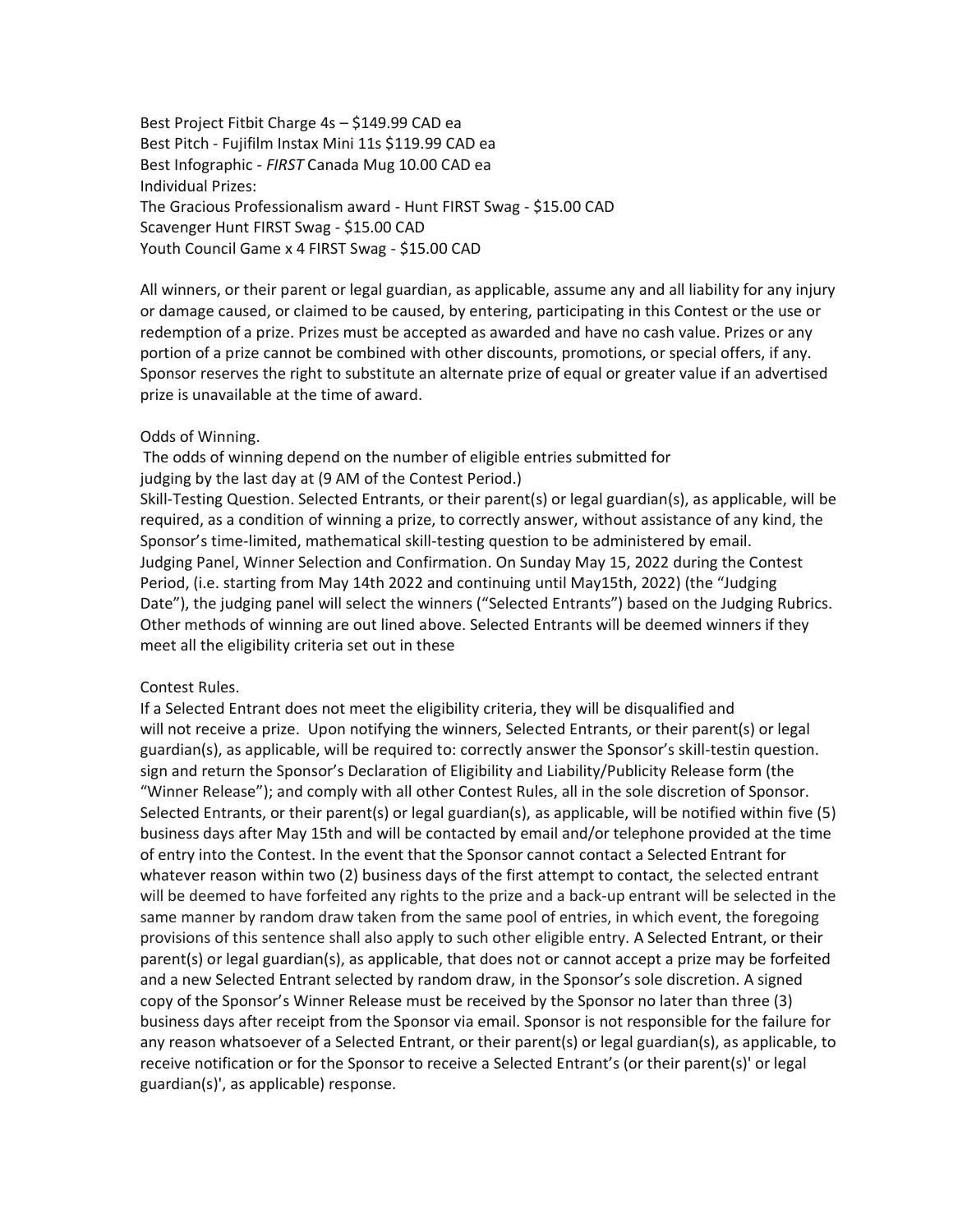Release and Indemnification.

All winners, or their parent(s) or legal guardian(s), as

applicable, must sign the Winner Release to: (i) confirm compliance with all Contest Rules; (ii) agree to accept prizes as awarded; (iii) release, discharge and hold harmless the Sponsor, its parents or affiliates, advertising and promotional agencies, counsel, marketing partners, and each of their respective directors, officers, employees, shareholders, successors, sponsors, partners, licensees, subsidiaries, agents, artists, advisors, assignees, and all others associated with the administration, development and execution of the Contest (the "Released Parties") from any and all manner of action, cause of action, claim or demand, loss or injury, or any suit, debt, covenant, contract, including legal fees and expenses, whatsoever, including but not limited to, claims based on negligence, breach of contract and fundamental breach, failure of any third-party contractor or supplier used in connection with any aspect of the Contest to perform or deliver any goods or services, or any act of God or any other event beyond the Released Parties' control, any dissatisfaction of any kind by a winner, or their parent(s) or legal guardian(s), as applicable, with any aspect of the Contest or any prize, liability for physical injury, death, or property damage which the entrants, or their parent(s) or legal guardian(s), as applicable, guests or other third parties, their heirs, successors or assigns have, might have or could have suffered, by reason of or arising out of the entrant's (or their parent(s) or legal guardian(s), as applicable) participation in the Contest and/or in connection with the acceptance and/or exercise by the entrant (or their parent(s) or legal guardian(s), as applicable) of prizes as awarded; and (iv) indemnify the Released Parties against any loss, damage or expense, including legal fees, that any of the Released Parties may suffer or incur as a result of any non-compliance by entrants (or their parent(s) or legal guardian(s), as applicable) with any of the Contest Rules or participation in the Contest and/or in connection with the acceptance and/or exercise by an entrant (or their parent(s) or legal guardian(s), as applicable), use or misuse of a prize or any travel related thereto.

The Sponsor is not responsible for: (i) incorrect or inaccurate entry information that may affect a person's ability to participate in the Contest or be awarded a prize, including but not limited to human error, technical malfunctions, lost or delayed entries for any reason, mail failures, omission, or any combination thereof, and entries that fail to fully comply with these Contest Rules; (ii) technical failures of any kind, including, but not limited to malfunctions, interruptions, or disconnections in phone lines or network hardware or software; (iii) lost, incomplete, delayed, mutilated or misdirected entries or Winner Releases; (iv) injury or damage to entrants' (or their parent(s)' or legal guardian(s)' (as applicable) computers or to any other individual's computer related to oo resulting from participating in, or downloading any material regarding the Contest or accepting a prize; (v) any injury or damage to persons or property which may be caused, directly or indirectly, in whole or in part, from entrant's (or their parent(s) or legal guardian(s), as applicable) participation in the Contest or receipt or use or misuse of any prize, including any related travel and the use of entries by Sponsor; (vi) the security or privacy of information transmitted via computer networks or for breaches of privacy due to interference by third-party computer hackers or otherwise; or (vii) late, lost, misdirected or unsuccessful efforts to notify a potential winner.

#### Other Conditions.

The Sponsor reserves the right to terminate or amend this Contest at any time and in anyway, without prior notice to entrants (or their parent(s) or legal guardian(s), as applicable). Without limiting the foregoing, if, for any reason, the Contest is not capable of running as originally planned, the Sponsor reserves the right to terminate the Contest and conduct a random draw from all previously eligible entries received by the end of the Contest Period. Prizes must be accepted as